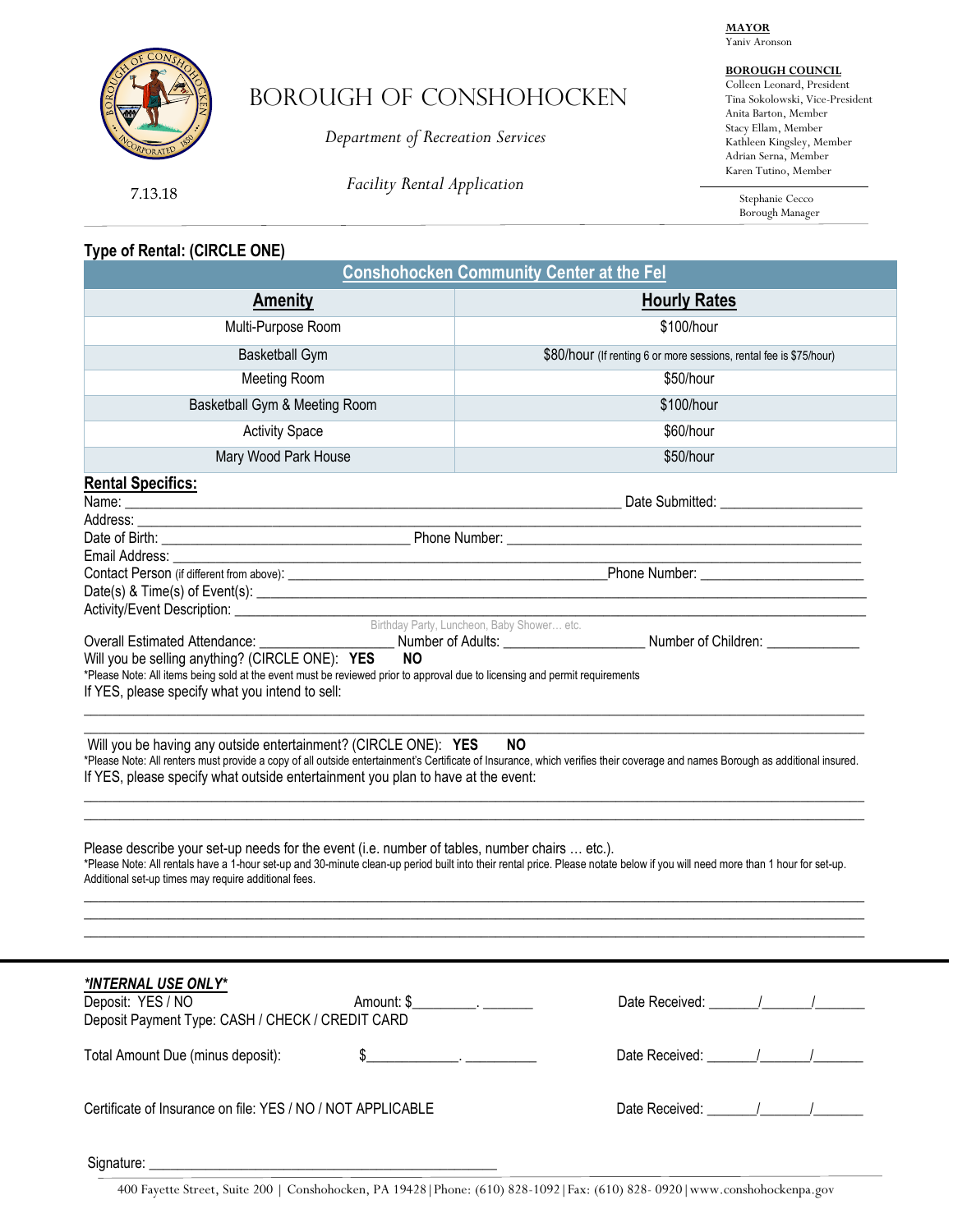### **Rental Policies and Procedures:**

- 1. The Conshohocken Community Center at the Fellowship House allows facility rentals **within hours of operation only.**
- **2.** Any request for facility use outside normal hours of operation needs to be approved by the Director of Recreation Services. The department requires at least 4 weeks advanced notice and it is the discretion of the Director to approve or not approve the request. Please note that there are additional fees associated with any special request for facility usage.
- 3. Tables and chairs are not permitted on the gymnasium floor.
- **4.** All arrangements for facility requests or scheduling an event should be processed through a RecDesk profile or by speaking directly to a Community Center staff member at the front desk.
- 5. A \$25 non-refundable deposit is required with a completed application to hold a requested dated and time. Applications without a deposit will not be accepted and until a deposit is received.
- 6. The balance of the rental payment minus the security deposit must be paid in full five (5) business days prior to the event. **If reservations requests are received within 5 business days of the requested date, the rental payment must be paid in full with the completed application.**
- 7. All payments **not paid in full five (5) business days prior to the event will result in a cancellation.**
- 8. I understand and agree to the activity refund policy that a full refund will only be given when a program is canceled by the **Borough of Conshohocken Department**  of Recreation Services. A refund request at least <u>five (5) business days</u> prior to the start of a program or five (5) business days prior to a scheduled park or facility rental, will receive a refund less 5%. NO REFUNDS will otherwise be given. All refunds are subject to State Board of Accounts claim procedures and may take up to thirty (30) business days to process.
- **9.** Food and refreshments are permitted. **Alcoholic beverages are prohibited.**
- **10.** Arrangements- any specific facility arrangements (chairs/tables/etc.) must be submitted no later than five (5) business days prior to the event in conjunction with final payment. If arrangements are not made within the designated timeframe, they become the sole responsibility of the lessee.
- 11. Set up time is built into reservation requests. One (1) hour is designated for both staff set up and lessee set up prior to the start of the event.
- **12.** If a caterer is used, staff must be notified of the specific arrangements, particularly any change in entry time. Please note that changes in entry time could result in an increase in hourly cost.
- **13.** Smoking is prohibited.
- **14. Cleanup Policy** All facilities must be left clean and orderly. All trash must be disposed of properly. Tables must be wiped down, floors must be swept, sticky spots and spills must be mopped, and the kitchen must be wiped down and swept. Failure to comply may result in additional charges for maintenance and clean up.
- 15. Any request to waive the appropriate fee must be submitted, in writing, to the Director of Recreation Services.
- **16.** If there is any damage or breakage during the event, you will be responsible for the cost of any necessary repairs. This also includes any and all wall hangings and decorations that are on display.
- **17.** Reservations are made on a first come, first served basis. Cash, checks, credit cards and money orders are accepted. **Please make all checks/money orders payable to the Borough of Conshohocken.**

### **Insurance Requirements:**

We understand all procedures associated with this request and accept the legal and financial responsibilities involved in the use of Borough facilities.

Private individuals are required to sign a waiver and release agreement, which saves, defends, keeps harmless and indemnifies the Borough of Conshohocken and its appointed and elected officials, officers, servants, agents and employees from and against any and all costs and liability, including all attorneys' fees, however, caused, resulting from or arising out of or in any way connected with Applicant's activities or use of the Fields and Borough Property.

Groups/Organizations shall have, at all times while this User Permit/License is in effect, a general liability insurance policy with minimum limits in the amount of \$1,000,000 combined single limit for each occurrence and \$1,000,000 combined single limit for general occurrence.

- **a. Provide a certificate of insurance with the Borough of Conshohocken, 400 Fayette Street, Suite 200, Conshohocken, PA 19428, named as an additional insured.**
- b. Save, defend, keep harmless and indemnify the Borough of Conshohocken and its appointed and elected officials, officers, servants, agents and employees from and against any and all costs and liability, including all attorneys' fees, however, caused, resulting from or arising out of or in any way connected with Applicant's activities or use of the Fields and Borough Property.
- c. Upon request, provide a complete roster, including names and addresses, of all members of the Applicant's organization, which Applicant shall keep current throughout the term of this User Permit/License.
- d. Comply with all rules, regulations, ordinances and laws applicable to the Fields and all Borough Property.

We understand that if the regulations governing the use of this facility are violated in any way, the permit is revoked and all fees are forfeited.

We assume all risks and hazards incidental to the activity related to its use. To the extent permitted by law, we hereby release, absolve, indemnify, defend and hold harmless the Borough of Conshohocken, the Borough of Conshohocken Department of Recreation Services and Parks, and their agents, servants and employees, from any and all liability due to any damage or injury to any person or property arising from our use of the Borough facilities.